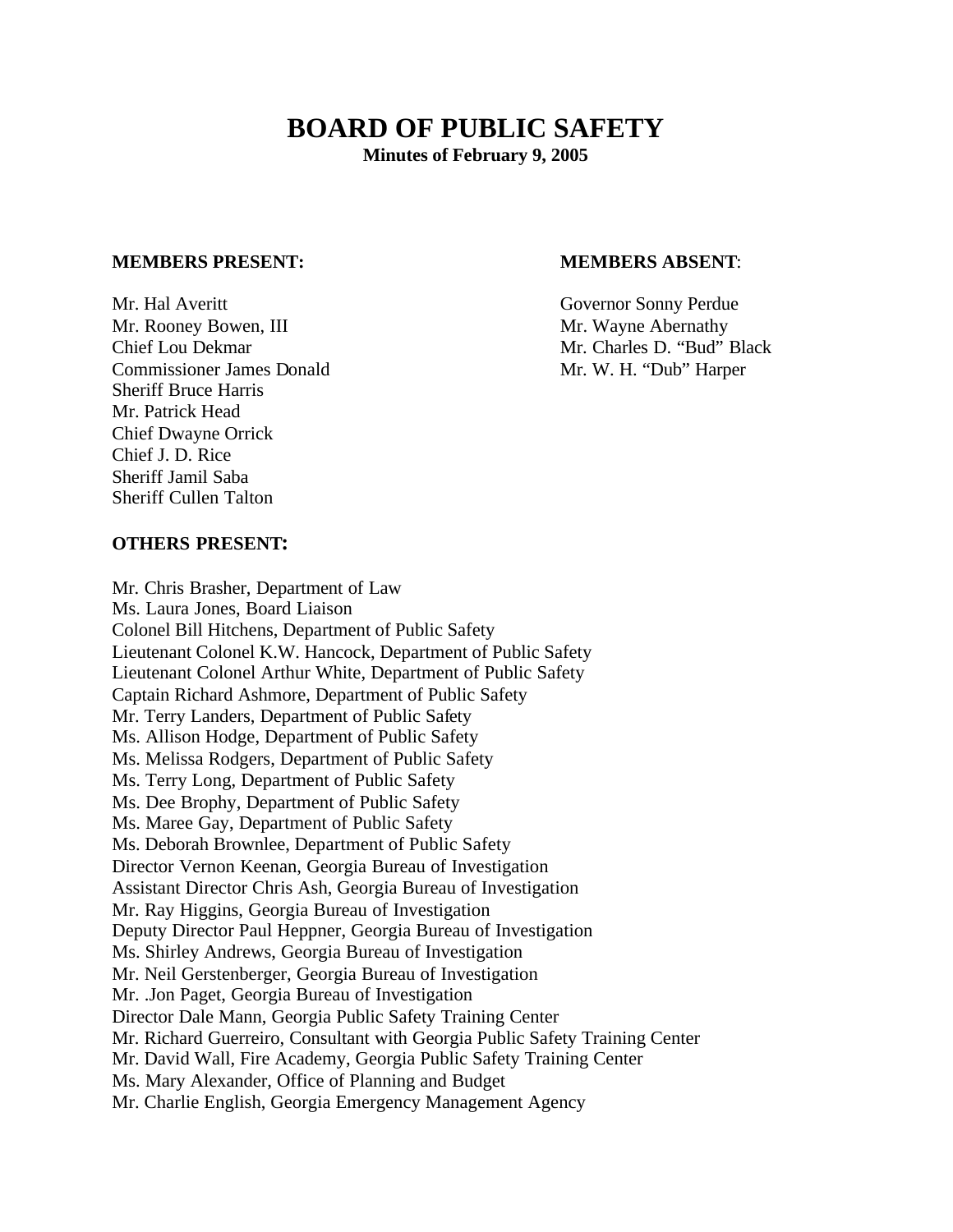Mr. Wayne Yancey, retired from Department of Public Safety And Family, Jeanette, Tara, Clay, Crystal, and Ms. Beryl Mask

Vice-Chairman James Donald called the meeting to order, welcoming Board members and visitors. He noted that Mr. Wayne Yancey was present to receive a Resolution, and, several employees of State Patrol and family members were in attendance to honor Mr. Yancey.

First order of business, Vice-Chairman Donald welcomed new Board member Chief Dwayne Orrick, Chief of Cordele Police Department. Chief Orrick has been appointed to the Chiefs of Police position on the Board. Upon being called on, Mr. Rooney L. Bowen, III, also from Cordele, described that the police department was not professional before Chief Orrick became Chief of Police. Chief Orrick has done an outstanding job turning the police department around. Chief Lou Dekmar echoed the compliments, saying Chief Orrick has an insight in professional law enforcement. Vice-Chairman Donald stated he is pleased with Governor Perdue's appointment of Chief Orrick; someone of his caliber and experience to oversee the business of public safety. Chief Orrick thanked everyone for the kind comments; saying it is an honor and privilege to be on the Board of Public Safety.

Sheriff Cullen Talton introduced Captain Ruben McGee, from Houston County Sheriff's office. Other visitors were Ms. Shirley Andrews, Assistant Deputy Director for Compliance and Customs Support Staff at GBI; Mr. Neil Gerstenberger, Chief of Staff for Georgia Crime Information Center; and Mr. Charlie English with Georgia Emergency Management Agency, in addition to employees of State Patrol.

Vice-Chairman Donald requested approval of the Minutes of the January Board meeting. Mr. Rooney L. Bowen, III motioned approval, which was seconded by Mr. Hal Averitt, and unanimously approved by the Board members.

Vice-Chairman Donald called on Colonel Bill Hitchens to present a Resolution to Mr. Wayne Yancey, who is retiring as the chief Legal Officer from the Department of Public Safety. Colonel Hitchens pointed out that when Mr. Yancey came to work for the Department, the Legal Services Office was created. Mr. Yancey is very effective and very knowledgeable in the area of personnel issues. Director Vernon Keenan added comments that he worked personally for twenty years with Mr. Yancey, while he was working with Georgia Attorney General. Director Keenan said Mr. Yancey is respected as a man and as a lawyer, who has devoted his career to public service. Mr. Yancey thanked both the Department of Public Safety and the members of the Board of Public Safety, saying one of his pleasures was working with people on the Board.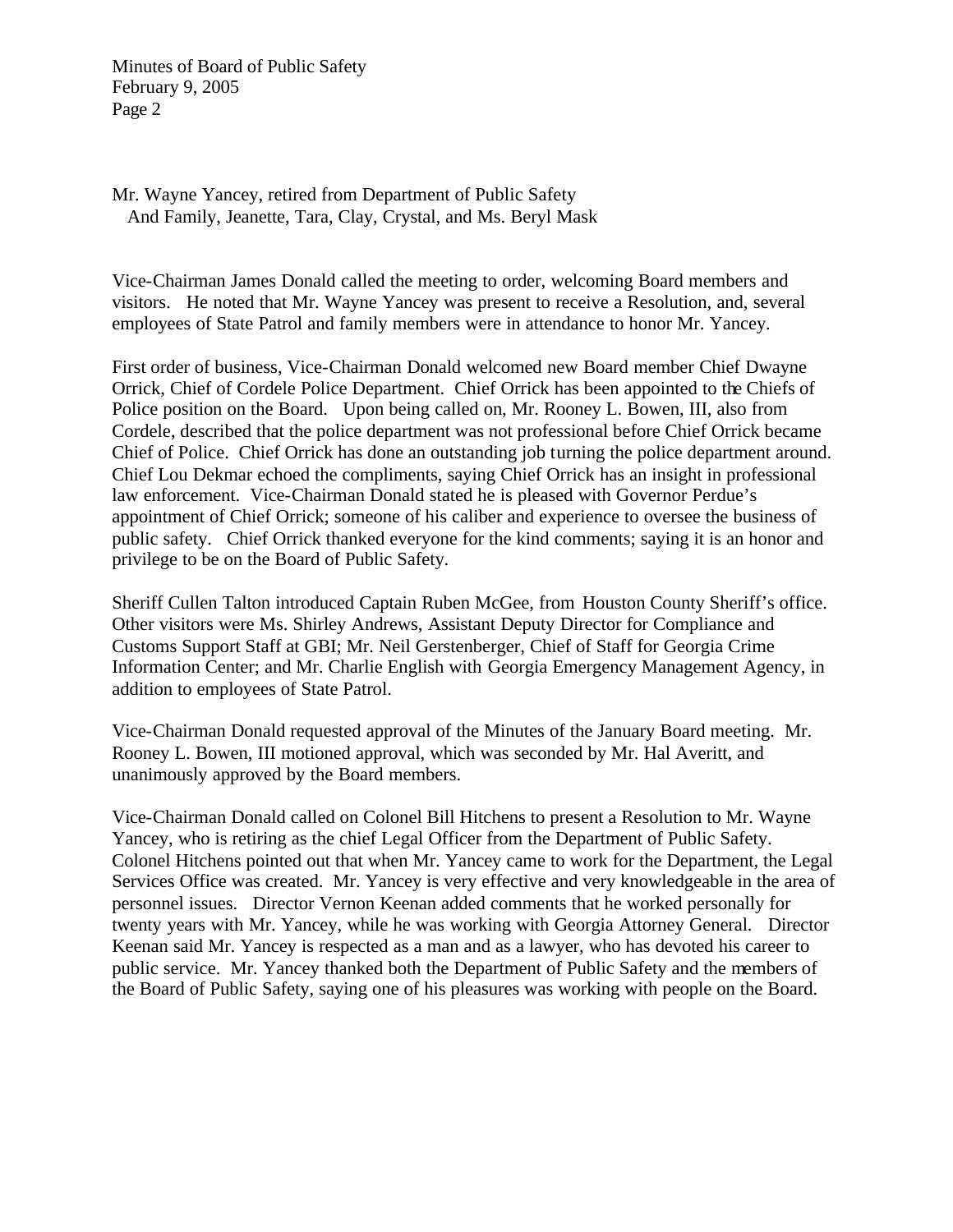## **DIRECTORS' REPORTS**

#### **Georgia State Patrol**

Colonel Hitchens again complimented Mr. Yancey for the great job he did for the Department of Public Safety, saying he appreciated everything Mr. Yancey did.

In making personnel changes, Colonel Hitchens is putting in a new person in the executive assistant position. Colonel appreciates all that Captain Richard Ashmore has done to help with the transition, but, has another position in mind where Captain Ashmore can utilize his talents. The new assistant will start February 16th.

In reporting on the budget, Colonel Hitchens stated that both the House and the Senate have agreed to Governor Perdue's recommendations. In looking at the FY 06 budget, the House Appropriations committee is assisting with what Governor Perdue has recommended.

A new piece of legislation will be introduced concerning the Department of Motor Vehicle Safety. Rather than go into details, Colonel Hitchens indicated this will significantly impact the Department of Public Safety.

## **Georgia Bureau of Investigation**

Director Vernon Keenan began with reporting on the Department's budget. Governor Perdue has recommended \$3 million in the supplemental budget to outsource cases that are in the backlog of the State Crime Laboratory. Director Keenan has met with Governor Perdue to design a plan on how to eliminate the backlog. The first step is to outsource, which is not unique to other states, but is to the State of Georgia; hence the process will be to designate certain categories of cases that will be to outsource to private laboratories. The contracts with these laboratories will insure they have the quality of work in meeting the GBI's standards. The type of cases that the agency will initially outsource will be the cases that are less likely to require court testimony. Concerns from the prosecutors of having expert witnesses testify in certain cases are being addressed; out of the funding for outsourcing, an amount is being appropriated to cover the costs of the expert witnesses who are required to testify. Director Keenan continued in reporting that Governor Perdue has recommended \$1.4 million in the FY 06 budget, to hire twenty additional scientists.

Another part of the budget concerns the Firearms Program. Director Keenan stated that legislation will be introduced to eliminate the GBI Firearms Program. By way of explanation, federal law mandates background checks on all firearms purchases. Background checks can be performed by FBI, or, the individual state can handle the checks, as long as they meet federal standards. The FBI is funded with \$70 million a year for this program. When the program was set up in 1996, the State of Georgia elected to go with GBI handling background checks. As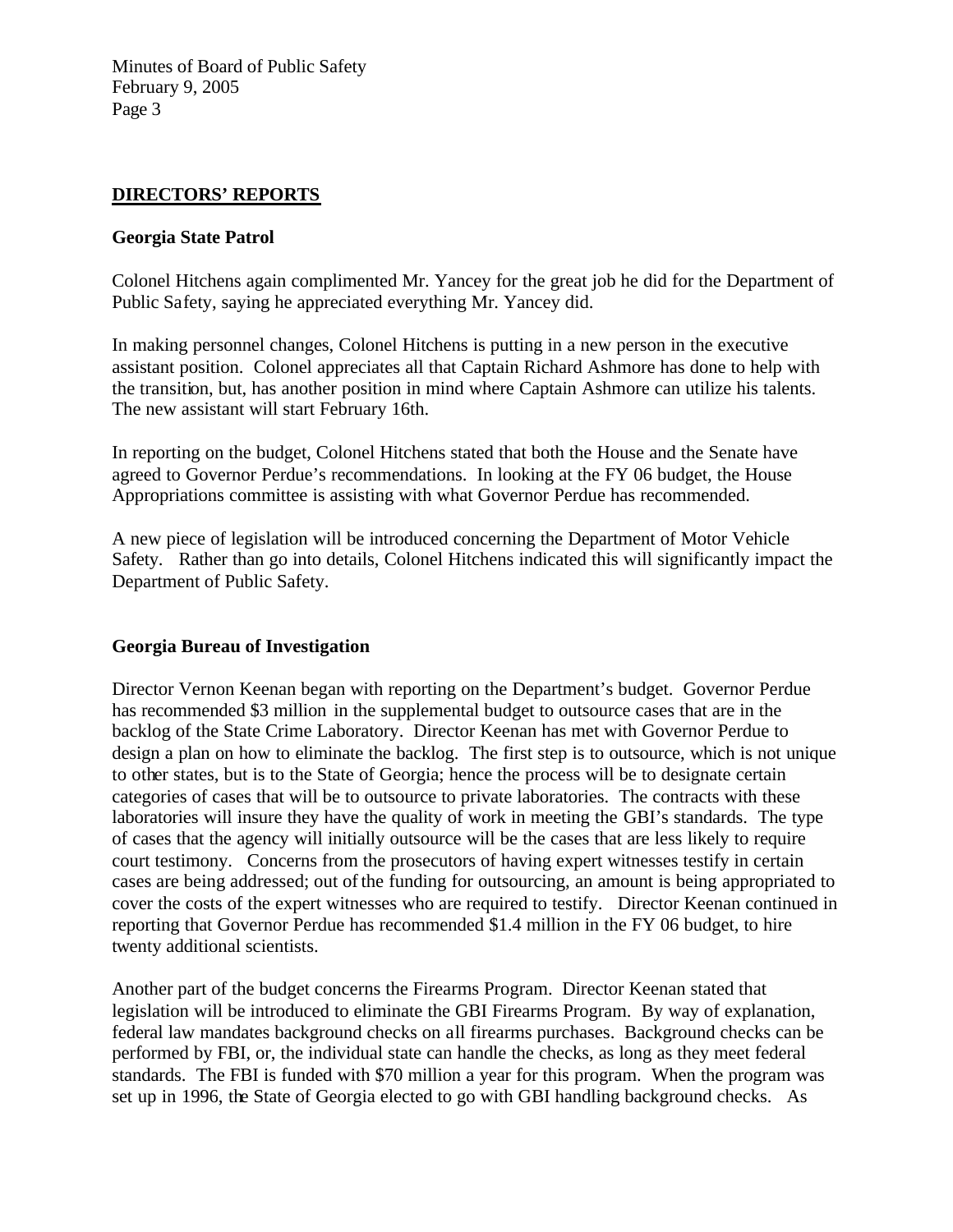O.C.G.A. §§ 16-11-170 through 16-11-174 designates, the GBI charges a \$5 fee to the purchaser of the firearm, but with the actual cost of \$8 to the GBI, causing a shortfall. The GBI is proposing to Governor Perdue to turn this responsibility over to the FBI, which already receives the funding. Director Keenan noted that the legislation will include requiring the GBI to continue collecting information on the purchaser. Specifically, as to whether that person has been involuntarily hospitalized in the mental health system, which, in turn, the GBI will provide to the FBI. With the GBI eliminating the Firearms Program, there will be a savings in taxpayers' dollars.

Director Keenan then called on Assistant Director Chris Ash to brief the Board members on the audit report that was recently issued by Department of Audits. With a copy of the "Management Report" given to each Board member, Ms. Ash directed their attention to the last page describing two points on Capital Assets. Based on the first item, Ms. Ash explained that state agencies were not directed to report land and buildings in capital assets in their financial statements until 2001. At that time, when the GBI started adding the land and buildings, the information was entered in the wrong way in the computer system. The auditors require the actual historical cost, what the agency paid for the building. Because of this requirement, the staff at GBI is researching records for the past 20 to 25 years to get the actual historical cost. Director Keenan has written a response letter explaining that this will be accomplished by April 15, 2005. Based on the second item, Ms. Ash pointed out when the GBI pays a bill on a piece of equipment, it is entered in PeopleSoft. When it reaches the threshold amount that requires it to be on capital asset, it informs the inventory control office, the area that issues stickers and decals to inventory the equipment. The audit report indicates the finance office and the inventory control office were not reconciled. As Ms. Ash pointed out, what actually happened, the GBI was not producing documented reports of the inventory for the auditors. Ms. Ash completed her report with saying one of the things the GBI will do is request the auditors tell the agency exactly what is required of the GBI.

Director Keenan requested approval of a Resolution, wherein the Bibb County Sheriff is requesting use of the morgue facility in the Macon Regional Drug Enforcement Office. When Mr. Rooney Bowen, III questioned as to whether other counties could use the morgue, discussion ensued. Vice-Chairman Donald requested that approval for this issue be held off until a later date.

Chief Lou Dekmar stated he had received several inquiries in the last three months concerning in-custody deaths. He questioned if there is a way to generate records on those inquiries. Director Keenan responded that he had, in fact, tasked the medical examiners offices with researching ten years of in-custody death cases. Director Keenan will bring this report to the Board at later meeting.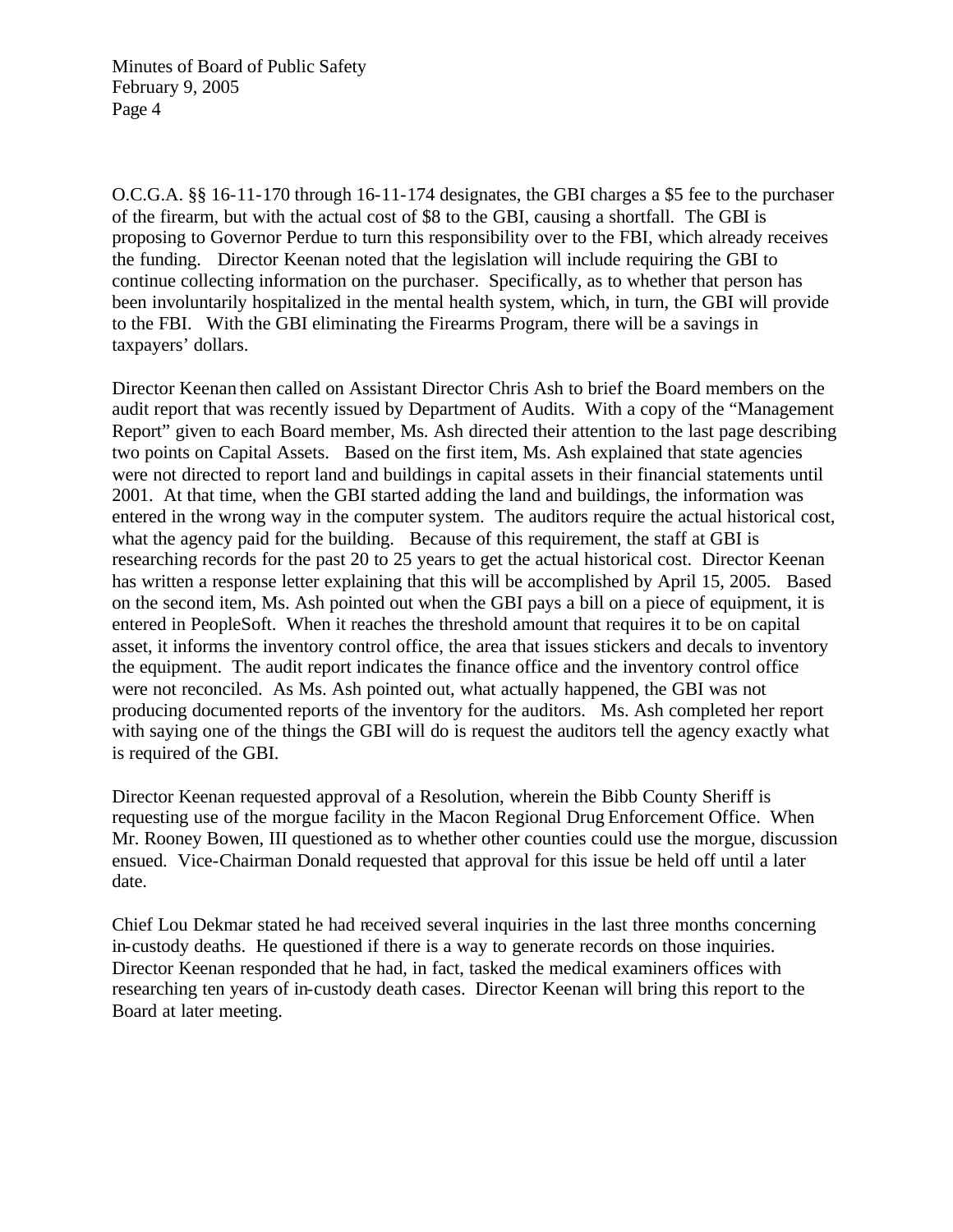## **Georgia Public Safety Training Center**

Director Dale Mann began with welcoming the new Board member, saying he will be an asset to the Board.

Director Mann requested approval of the Fire Academy Advisory Council. With a handout listing the members of the Advisory Council, Director Mann indicated that each member had been contacted to request if they would be interested in serving on the Council. Chief J. D. Rice made the motion to approve the names for the Fire Academy Advisory Council, which was seconded by Mr. Rooney Bowen, III, and unanimously approved by the Board. Director Mann went on to add that David Wall looked forward to getting the Council started again. Director Mann explained how Mr. Wall is working on several things, one being reorganizing roles and responsibilities in the Fire Academy. Mr. Wall is looking at ways to give instructors something to aspire to; ways to allow employees to grow in their positions. One thing they are looking at is combining fire services and police training on a regional basis.

Director Mann reported that at a recent appropriations subcommittee under House Public Safety Committee, it was indicated that a study will be done on the Peace Officers Standards and Training fund. Director Mann has looked at the web site courttrax.org; over \$14 million has been collected since July  $1<sup>st</sup>$  on the fund. He understands that Appropriations may take some of that money and put it with the training areas.

One piece of legislation that may impact state agencies is Senate Bill 108. The legislation may require an accounting of private donations to governmental agencies.

# **Georgia Crime Information Center**

Director Vernon Keenan introduced Paul Heppner, Deputy Director of GCIC. Mr. Heppner is giving an overview of what GCIC does, how it is organized, and the Board's responsibility as Georgia Crime Information Center Council.

Mr. Heppner began with reminding of how every year he presents to the Board members a Request for Approval of Actions Taken To Resolve Problems. At his last presentation, which was given in December, 2004, the Board members requested Mr. Heppner give a briefing on the role of the GCIC Council.

Mr. Heppner first introduced staff members, Deputy Director Dawn Deidrich, who is in Legal Services but assigned to GCIC; Ms. Shirley Andrews, who is Assistant Deputy Director for Training and Audit; and Mr. Neil Gerstenberger, who is Chief of Staff.

O.C.G.A. § 35-3-32 is the law imposing certain duties on the GCIC Council. It insures that information that is gathered and distributed is authorized by law; insures adequate security is in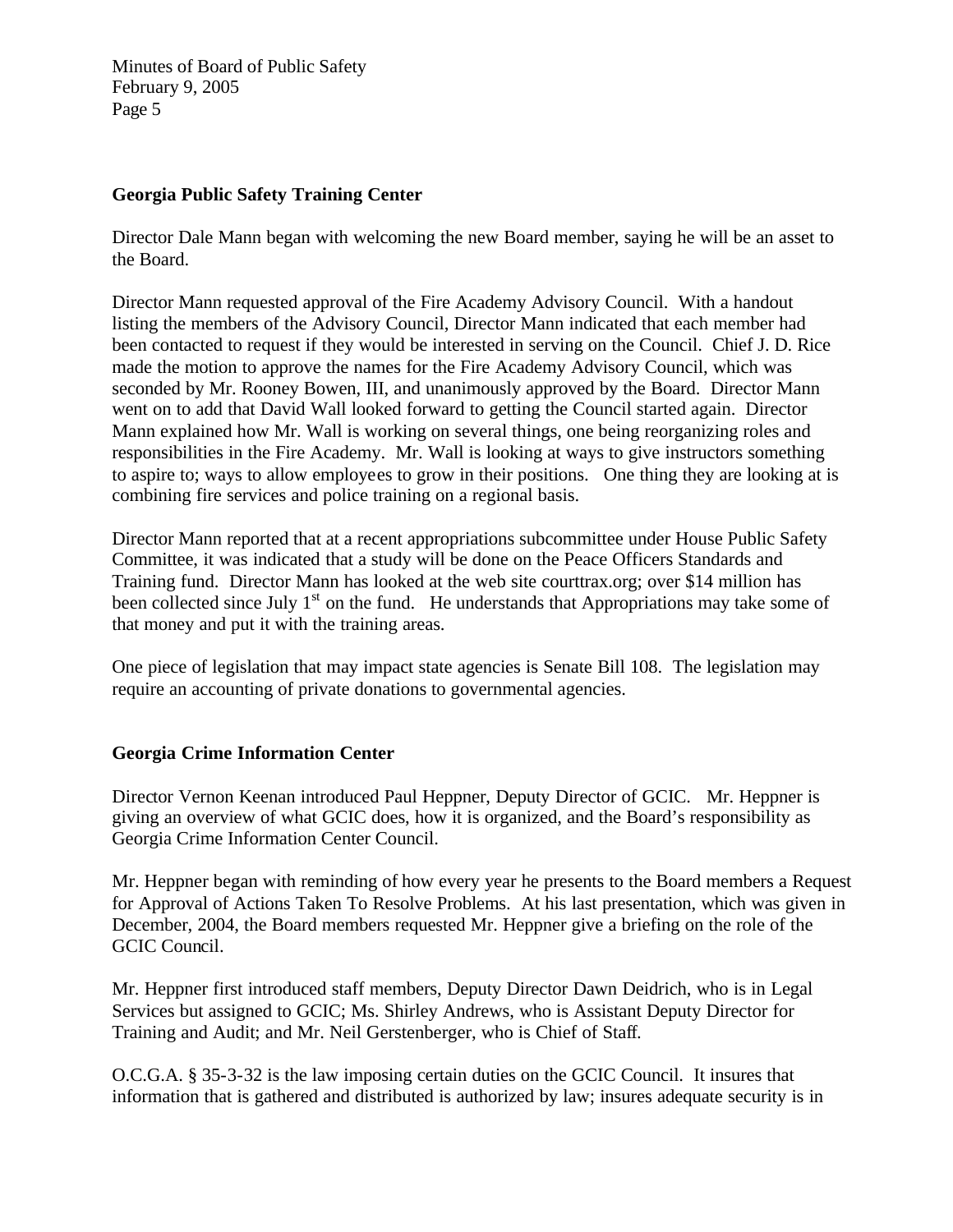place so that individuals accessing the network have that authority; insures there is appropriate disciplinary measures in place when wrongdoing has occurred; insures GCIC is run efficiently and effectively for customers around the state; and identifies the Board of Public Safety as the GCIC Council. As Mr. Heppner explained, he brings to the Board a report of inappropriate access to criminal history information, which is protected by state and federal law.

There are authorized purposes to get that information and that is what criminal justice members around the state operate under. The purpose codes used are "C," "J", and "E". Purpose Code C is the most global inquiry, used to acquire information, including first offender records. Purpose Code J is used to check those who are going to be hired in a criminal justice employment capacity. Purpose Code E involves any other type of inquiry for records, which requires the consent of the individual.

A copy of the Rules of Georgia Crime Information Center Council was given to each Board member. Rule 140-2-.19 refers to sanctions that are implemented involving misuse of information. Mr. Heppner stated that the report that is delivered to the Board is one listing those who have misused the system. It is noted that every criminal justice agency head takes the security integrity training, and, that every agency has a Terminal Agency Coordinator, who makes sure that what goes on in each agency is done by the rules. This is a real team effort, and, Mr. Heppner is very proud of the way things are handled. The last audit done by the FBI found GCIC to be in compliance in 42 out of 42 categories; a success story.

# **DONATIONS AND RESOLUTIONS**

Mr. Terry Landers, Department of Public Safety/State Patrol, presented several donations for Board approval:

| <b>Genesis II Directional Radar</b>  | \$1,900.00 | Commander Todd Lowery<br>Oconee Drug Task Force                       |
|--------------------------------------|------------|-----------------------------------------------------------------------|
| Five Decatur Genesis II Radar        | \$9,500.00 | <b>Sheriff Bill Smith</b><br><b>Camden County Sheriff</b>             |
| Check<br>For Furniture and Equipment | \$9,191.00 | Mr. John Lacineski<br><b>Planters Foundation</b>                      |
| ProLaser III                         | \$3,595.00 | <b>Commissioner Tyson Haynes</b><br><b>Murray County Commissioner</b> |
| RCA 52" Television                   | \$968.00   | Sgt. Daniel Morrison<br><b>Gordon County Task Force</b>               |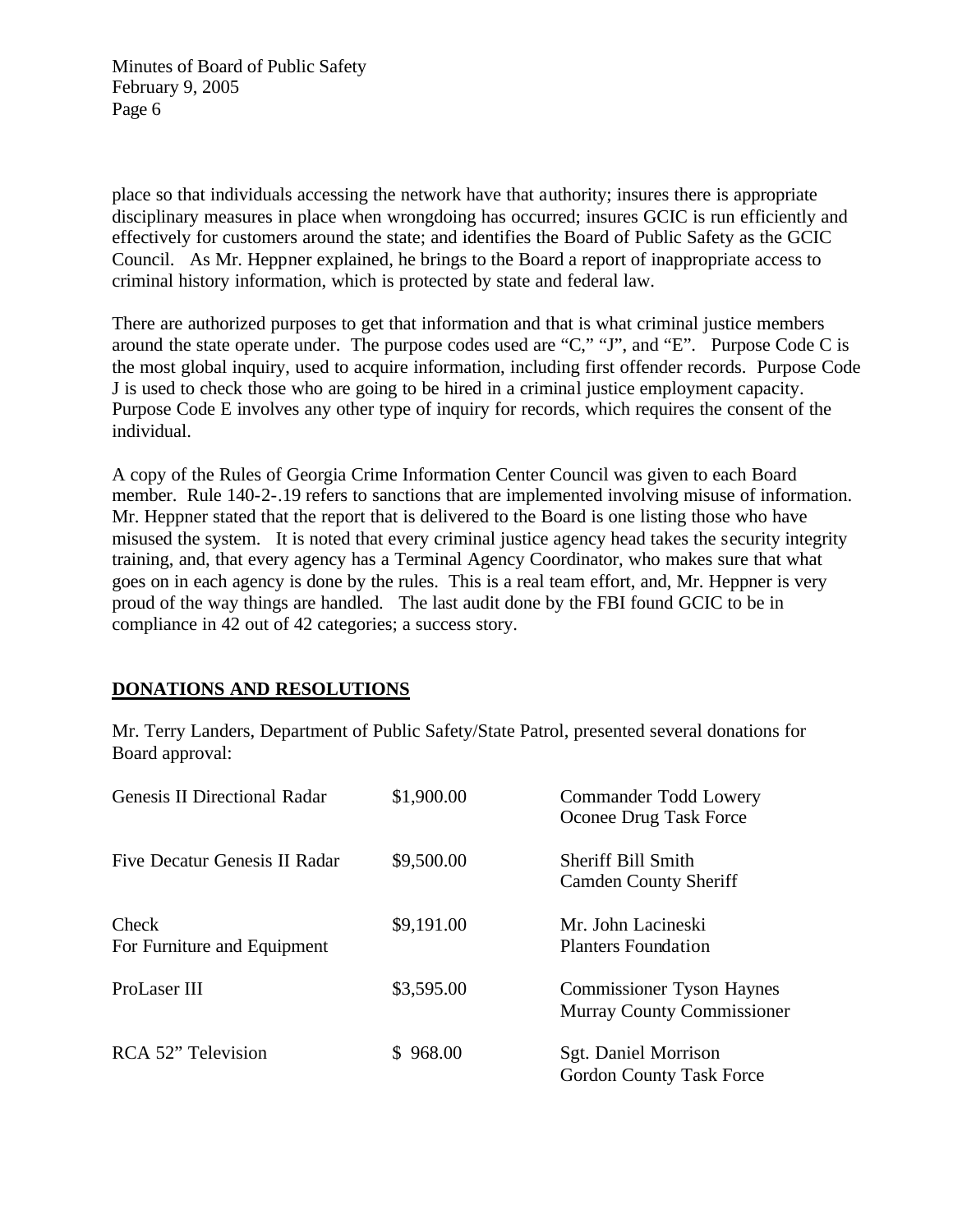| Motion Sofa Group   | \$1,750.00 | Ms. Marcia Dixon<br><b>Flexsteel Industries</b> |
|---------------------|------------|-------------------------------------------------|
| 51" HDTV Widescreen | \$1,499.00 | Mr. Chris Sumner<br><b>Farmers Furniture</b>    |

Mr. Rooney L. Bowen, III motioned approval of these donations, which was seconded by Mr. Hal Averitt, and unanimously approved by the Board members.

In further discussion of Senate Bill 108, Vice-Chairman Donald called on Mr. Chris Brasher, Board Attorney, to explain the impact on state agencies. Mr. Brasher noted that it will amend Title 50, in that no agency can accept grants or funds "from private foundations, private funds, or other similar sources outside state government" for any purpose, unless it is accounted for in the budget, as passed by the General Assembly. Mr. Brasher addressed several questions and concerns about the legislation.

# **EMERGENCY/ADMINISTRATIVE ISSUES:**

Vice-Chairman Donald stated that the Resolution to be presented by Mr. Jon Pagett and Director Keenan is being deferred until the next Board meeting.

# **NEW/OLD BUSINESS:**

Vice-Chairman Donald called on Mr. Rooney L. Bowen, III to report on his attending the twoday in-service training. Mr. Bowen reported that the first day was classroom and P.I.T. maneuver; the second day was classroom and high-speed pursuit. He noted that as Colonel Hitchens explained the policy at the last Board meeting, that this is exactly what is being taught to the troopers. The instructors were very informative, giving the troopers knowledge and skill how to properly determine certain techniques ought to be used in certain circumstances, when they should not be used, and stressing that the P.I.T. maneuver is not the first option but the last option to attempt. The stop sticks, the box-in, the P.I.T., each one of these is used to terminate a chase. The instructors stress the part about discretion; instructing the trooper on knowing what he or she is dealing with, whether to continue the chase, and how the chase could end. The instructors give the knowledge and skill and provide them the proper education to maneuver the options.

On the track itself, it was the best hands-on training. They do the touch-and-go and actually do the P.I.T. technique, which was done at 35 mph. Mr. Bowen was able to do be the "pittor" and the "pittee." Mr. Bowen noted that the troopers picked up at how violent it is at 35 mph.; the